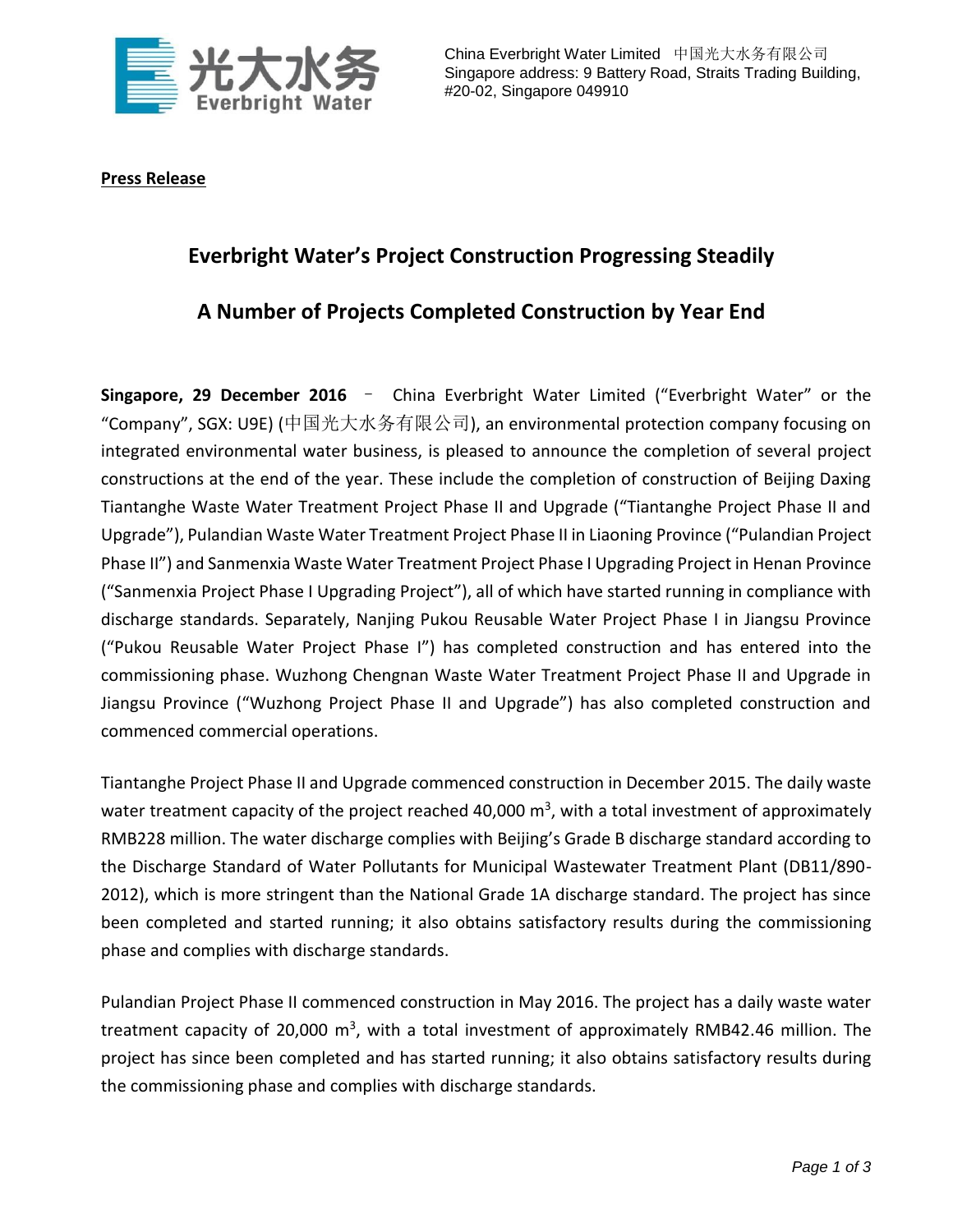

Sanmenxia Project Phase I Upgrading Project commenced construction in September 2016. The project has a daily waste water treatment capacity of 30,000  $m<sup>3</sup>$ , with a total investment of approximately RMB27 million. The water discharge complies with the national Grade 1A discharge standard. The project was completed recently and has started running; it also obtains satisfactory results during the commissioning phase and complies with discharge standards.

Pukou Reusable Water Project Phase I was constructed on a Build-Operate-Transfer ("BOT") basis, with a designed daily water supply of 20,000  $m<sup>3</sup>$ . The total investment amounted to approximately RMB47.53 million. The project has since been completed and has started running, with the water discharge complying with the surface water category IV standard.

Wuzhong Project Phase II and Upgrade commands a total investment of approximately RMB220 million. The project commenced commercial operations in July 2016, with a daily waste water treatment capacity of 75,000 m<sup>3</sup>. The water discharge complies with the national Grade 1A discharge standard.

**Mr. Wang Tianyi, Executive Director & Chairman of Everbright Water,** said: "Everbright Water has seen a number of projects complete construction at the end of 2016, concluding the work for the year. This lays a solid foundation for the Company's business operations and development in the coming year. We will continue to work hard, push forward the construction of our projects in good order, make sure the projects comply with the discharge standards, and assist to improve the water quality and eco-system of the regions where our projects are located. On the project development front, we will set our sights further in pursuit of new breakthroughs in different regions and new business areas. Looking ahead in the new year, we are confident that we will continue to uphold a strong sense of social and environmental responsibility and work towards greater contributions to the ecological environmental protection and the enhancement of the Company's market leadership position in the environmental water business segment, through high construction standards, safe and stable operations of our projects and also the compliance with discharge standards."

-End-